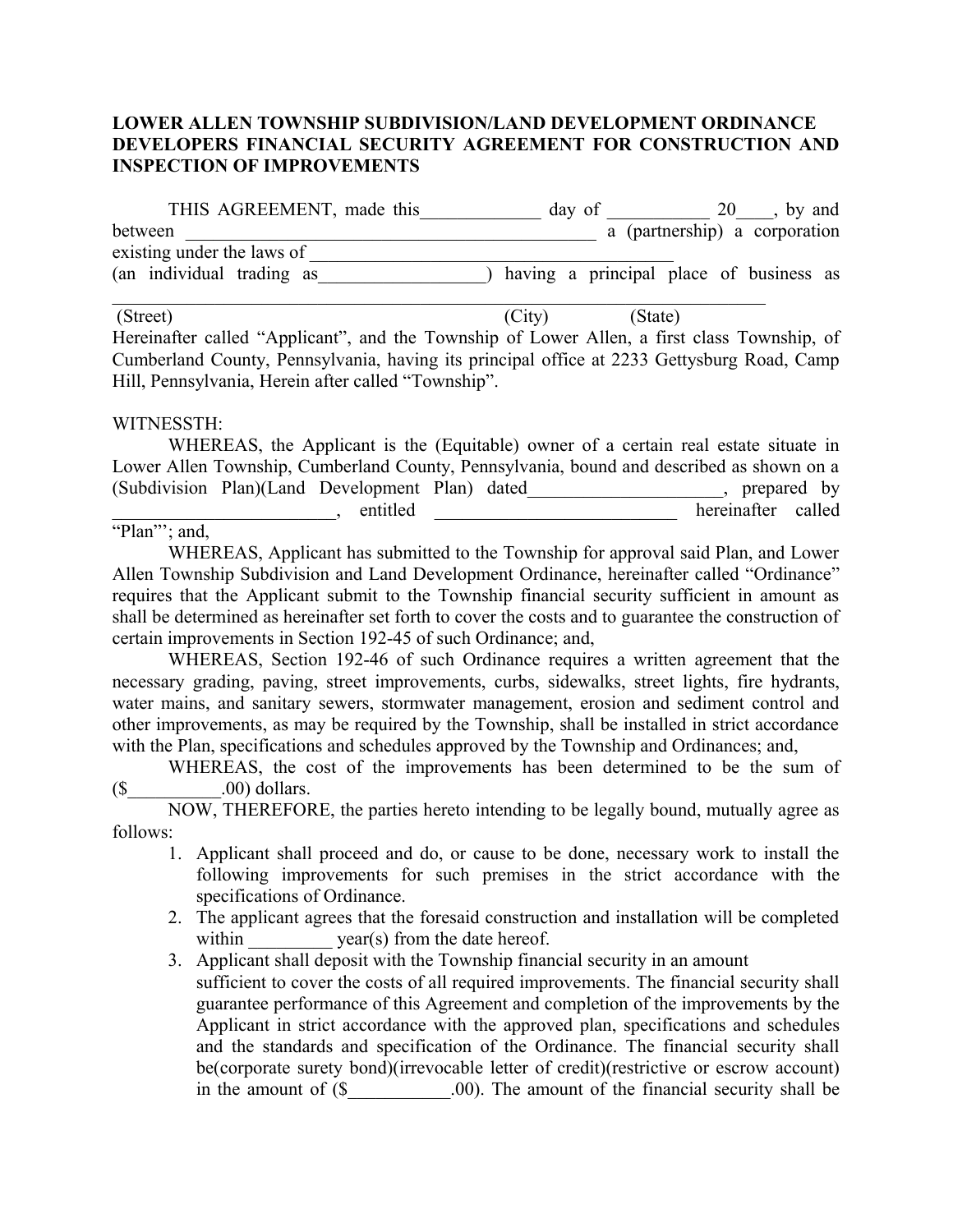equal to one hundred ten (110%) percent of the cost of the required improvements for which financial security is to be posted.

- 4. The cost of improvements shall be established in the following manner:
	- a. By submission to the Board of Commissioners (herein the "Board") of a fair and reasonable estimate of the cost of completion of the required improvements as prepared by a licensed professional engineer.
	- b. If an estimate is not approved by the Township Engineer, and the Township and Applicant subsequently cannot agree upon an estimate, then the cost of improvements shall be established per subsection 192-8 of the Ordinance.
- 5. If the applicant requires more than one (1) year from the date of posting of such financial security to complete the required improvements, the amount of such financial security shall be increased by an additional ten (10%) percent for each one (1) year period beyond the first anniversary date from posting of financial security or to an amount not exceeding one hundred ten(110%) percent of the cost of completing the required improvements as reestablished on or about expiration of the proceeding one (1) year period as established by estimates prepared by the Applicant's Engineer and approved by the Township Engineer in accordance with subsections 192-47 and 192-48 of the Ordinance.
- 6. As the work of installing the required improvements proceeds, the party posting the financial security may request periodic reductions in the amount of required security, based on the estimated cost to complete the improvement.
	- a. Any such request shall be in writing addressed to the Board.
	- b. Within forty-five (45) days from receipt of such request the Township Engineer shall certify in writing to the Board such portion of the work upon the improvement that has been completed in accordance with the approved plan, specifications, and schedules in accordance with the Ordinance.
	- c. Upon such certification by the Township Engineer, the Board shall authorize release by the bonding company or lending institution of an amount as estimated by Township Engineer fairly representing the value of the improvements completed. Failure of the Board to act within said forty-five (45) day period shall be deemed to be approval of release of funds as requested.
- 7. Where any of said improvements are not to be dedicated to the Township, prior to final release of the financial security at the time of completion and certification thereof by the Township Engineer, the Board shall retain ten (10%) percent of the estimated cost of the foresaid improvements to secure structural integrity of said improvements as well as the functioning of said improvements in accordance with the design, specifications, and schedules as depicted on the final plat for a term of eighteen (18) months from the date of such certification by the Township Engineer.
- 8. Prior to the acceptance by the Board of the dedication of all or some of the required improvements, the Applicant shall post financial security to secure structural integrity of said improvements as well as the functioning of said improvements in accordance with design, specifications, and schedules as depicted on the final plat for a term of eighteen (18) months from the date of acceptance of said dedication.
	- a. Said financial security shall be of the same type as required by subsection 192-47 of the Ordinance.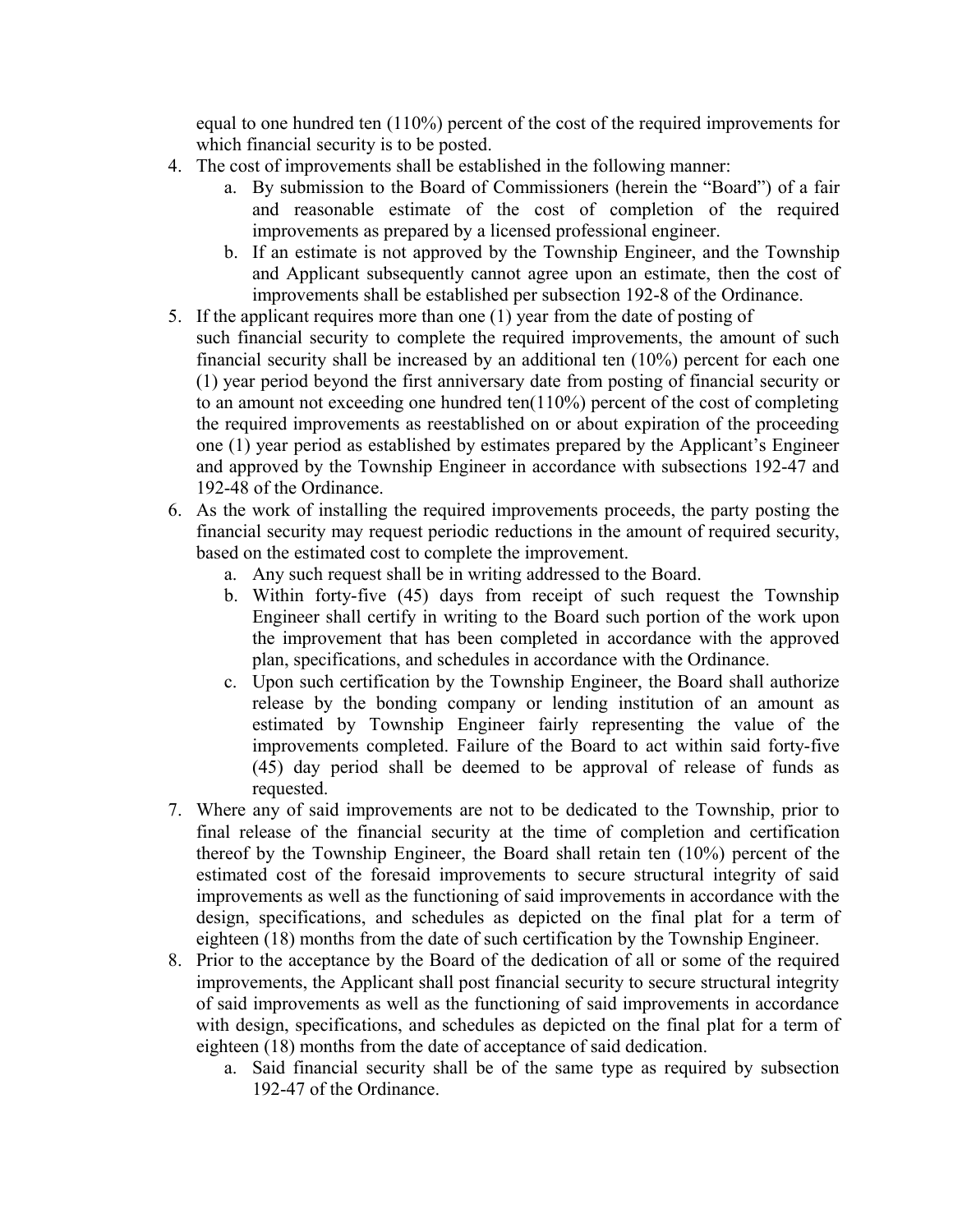- b. The amount of such financial security shall be fifteen (15%) percent of the actual cost of installation of said improvements.
- 9. When the Applicant has completed all of the required improvements, the Applicant shall notify the Board in writing, of the completion of the foresaid improvements and shall send a copy thereof to the Engineer.
	- a. The Board shall, within ten (10) days after receipt of such notice, direct and authorize the Township Engineer to inspect all of the required improvements.
	- b. The Township Engineer shall thereupon file a report, in writing, with the Board and shall promptly provide a copy of the same to the Applicant. The report shall be made within thirty (30) days after receipt by the Engineer of the authorization for inspection by the Board.
	- c. The report shall be detailed and shall indicate approval or rejection of such improvements, or any portion thereof, that are not approved or are rejected by the Township Engineer, the report shall contain a statement of the reasons for non-approval or rejection.
	- d. The Board shall notify the Applicant within fifteen (15) days of receipt of the Township Engineer's report, of the action of the governing body within relation thereto.
	- e. If the Board or the Township Engineer fails to comply within time limitation provisions contained herein, all improvements will be deemed to have been approved and the Applicant shall be released of all liability, pursuant to its performance guaranty bond.
	- f. If any portions of the improvements are not approved or are rejected by the Board, the Applicant shall proceed to complete the same, and upon completion, the same procedure of notification as listed above shall be followed.
- 10. Applicant represents that no lots have thus far been conveyed in such Plan, no rights-of-way have been granted to any utilities to use any of the streets in such Plan, and the entire premises set forth on such Plan still is held intact in fee by Applicant. All sanitary sewers satisfactorily built and installed shall become the property of Lower Allen Township Authority free of any and all encumbrances after Engineer of the Authority certifies completion, and Applicant agrees to tender to Lower Allen Township Authority a deed of dedication to the sewer lines installed therein upon their completion prior to the sale of any lots from such Plan.
- 11. Upon completion of such improvements and as a condition of acceptance by Township, Applicant shall submit to Township an affidavit, waiver of mechanics liens and such other satisfactory evidence as Township may require, that all labor, material, rental, contractors and subcontractor used, supplied, furnished or employed in the construction of such improvements have been paid.
- 12. Applicant shall indemnify and save harmless the Township, its elected and appointed officials, employees, agents, and servants, of and from all claims arising from actions of Applicant, contractors or subcontractors in connection with construction of improvements, and Applicant will appear for and defend the Township against any and all such claims.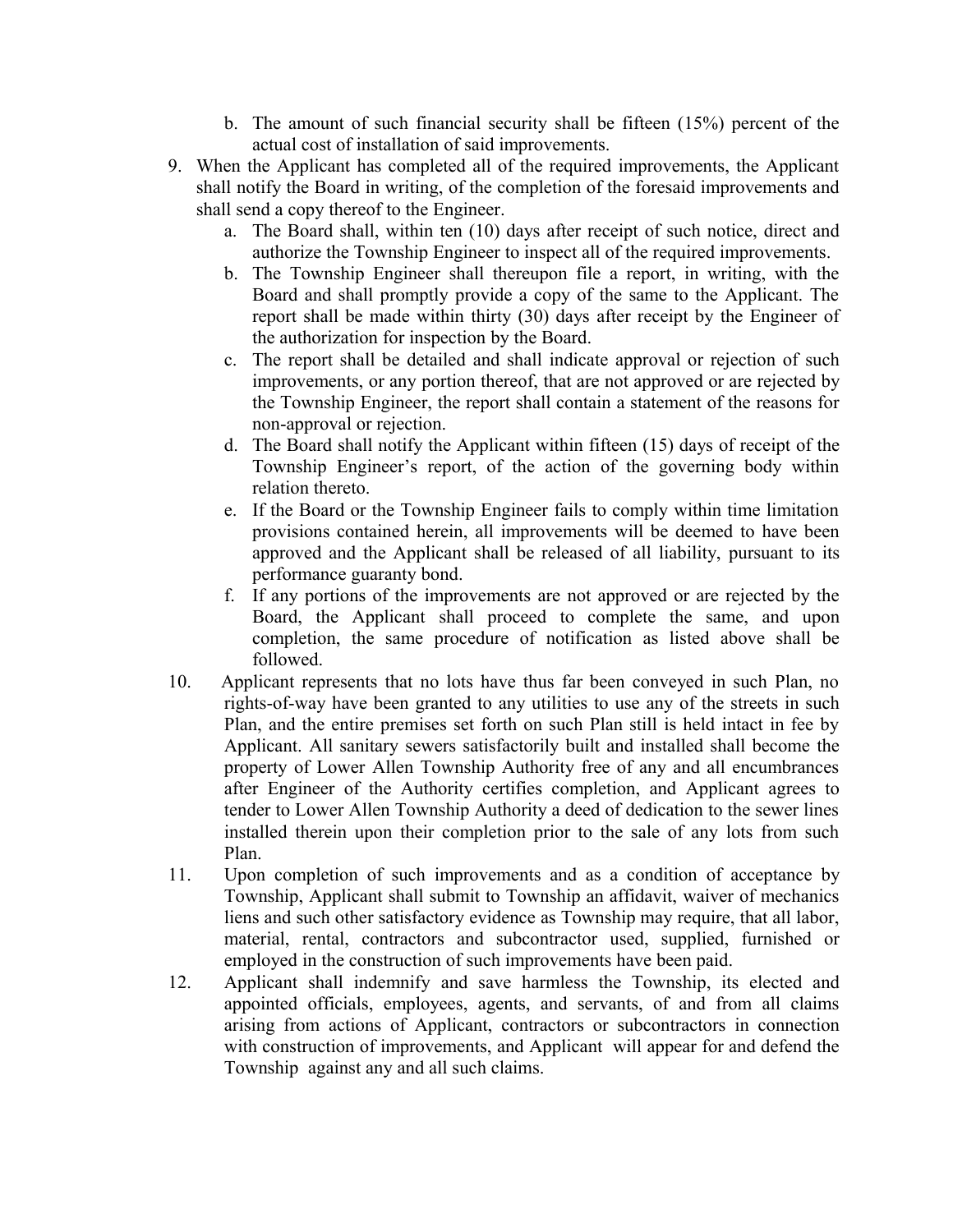- 13. Applicant shall take out and maintain during the life of this Agreement such Public Liability and Property Damage Insurance which shall protect the Township from claims for property damages, as well as claims for damages for personal injury, including wrongful death, which may arise from operation under this Agreement, whether such operations be by Applicant or by any contractor or subcontractor directly or indirectly employed on the project.
- 14. On or prior to the date of this Agreement, Applicant has deposited with Township, the receipt whereof is hereby acknowledged, the sum of dollars, such amount being equal to 5% (five percent) of the costs of all required improvements, which shall be held by the Township, without interest, for application by the Township to or towards the following costs chargeable against it in the performance of this agreement: the Township's cost of meetings, inspections and other verification, regarding installation of required improvements, in accordance with Section 192-47 of the Ordinances.

If the aforesaid deposits are insufficient to cover the charges of the Engineer or other consultant to the Township for the foresaid service rendered or any other services rendered relating to the required improvements, Township shall bill Applicant for such deficiency. Applicant shall pay Township the amount of such bill. If the foresaid deposits exceed said charges of the Engineer or consultant to the Township, the balance remaining shall be refunded to the Applicant without interest after final release by the Board of Commissioners of any security posted with respect to maintenance or repair of the improvements required by Section 192-50.

IN WITNESS, WHEREOF, the parties hereto have caused this agreement to be executed the day and year first above written.

| <b>ATTEST:</b><br>(CORPORATE SEAL) | <b>LOWER ALLEN TOWNSHIP</b>          |  |  |  |
|------------------------------------|--------------------------------------|--|--|--|
|                                    | $\mathbf{By}$                        |  |  |  |
| <b>Secretary</b>                   | <b>President</b>                     |  |  |  |
|                                    | (Individual)                         |  |  |  |
|                                    | <b>Signature of Individual</b>       |  |  |  |
| Witness:                           | <b>Trading and Doing Business as</b> |  |  |  |
|                                    | (Partnership)                        |  |  |  |
|                                    | (Name of Partnership)                |  |  |  |